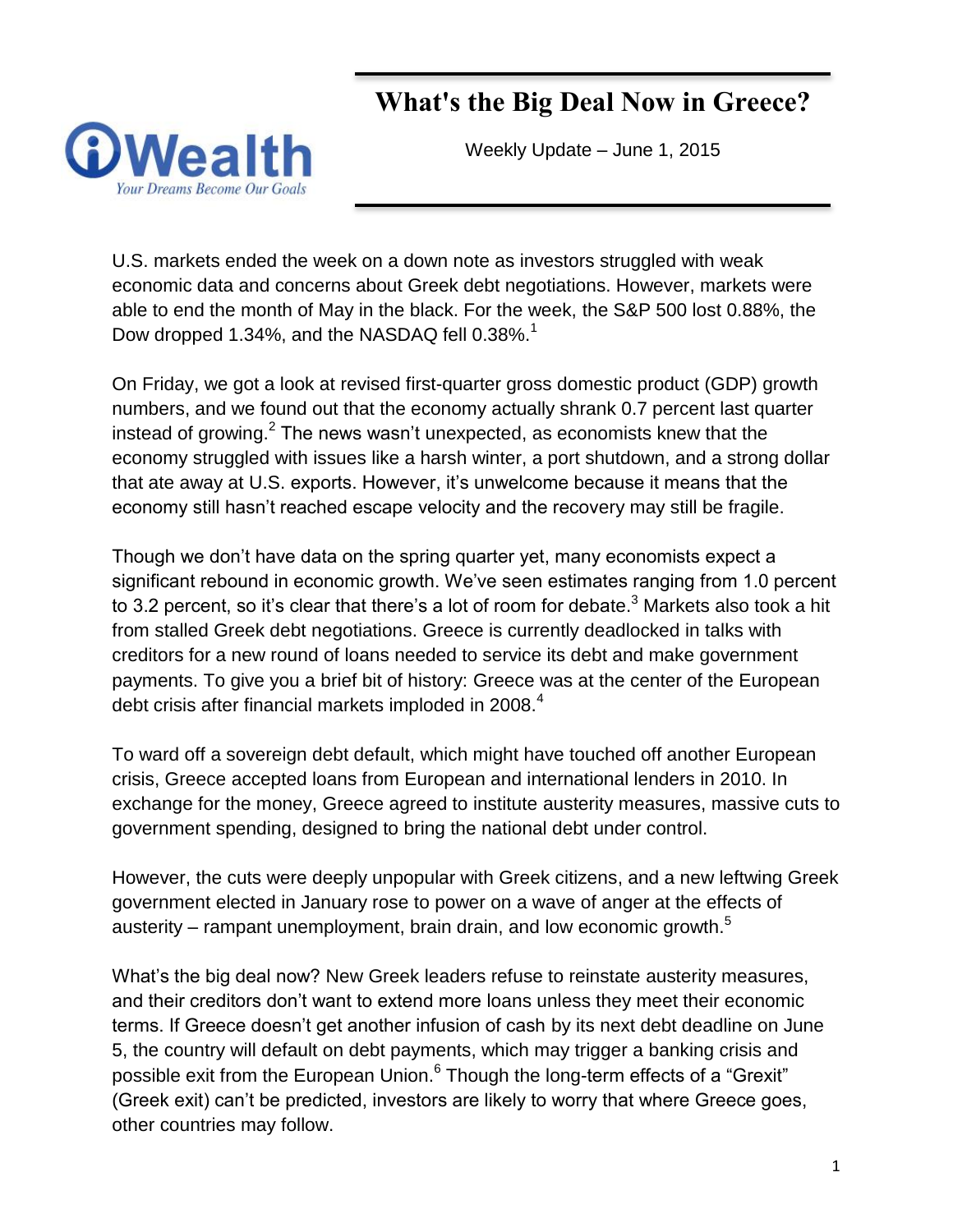If Greece fails to reach an  $11<sup>th</sup>$ -hour deal with its creditors this week, it's likely that European and U.S. markets would react badly to the news. Let's hope that this latest round of brinksmanship can be resolved; as always, we'll keep you informed. The week ahead is also filled with domestic economic data, including the May employment report, which investors hope will show that the labor market continued its upward trend after a March blip.

# **ECONOMIC CALENDAR:**

**Monday:** Personal Income and Outlays, PMI Manufacturing Index, ISM Mfg. Index, Construction Spending

**Tuesday:** Motor Vehicle Sales, Factory Orders

**Wednesday:** ADP Employment Report, International Trade, ISM Non-Mfg. Index, EIA Petroleum Status Report, Beige Book

**Thursday:** Jobless Claims, Productivity and Costs

| Data as of 5/29/2015             | 1-Week    | <b>Since 1/1/15</b> | 1-Year   | 5-Year | 10-Year |
|----------------------------------|-----------|---------------------|----------|--------|---------|
| Standard & Poor's 500            | $-0.88%$  | 2.36%               | 9.76%    | 18.69% | 7.58%   |
| <b>DOW</b>                       | $-1.34\%$ | 1.05%               | 7.86%    | 15.54% | 7.08%   |
| <b>NASDAQ</b>                    | $-0.38%$  | 7.05%               | 19.35%   | 24.93% | 14.43%  |
| <b>U.S. Corporate Bond Index</b> | 0.68%     | $-0.76%$            | $-0.46%$ | 1.96%  | 1.18%   |
| <b>International</b>             | $-1.87%$  | 6.99%               | $-2.95%$ | 6.84%  | 2.68%   |
| Data as 5/29/2015                |           |                     |          |        |         |
| <b>Treasury Yields (CMT)</b>     | 0.01%     | 0.06%               | 0.26%    | 1.49%  | 2.12%   |

**Friday:** Employment Situation

Notes: All index returns exclude reinvested dividends, and the 5-year and 10-year returns are annualized. Sources: Yahoo! Finance and [Treasury.gov.](http://treasury.gov/) International performance is represented by the MSCI EAFE Index. Corporate bond performance is represented by the DJCBP. Past performance is no guarantee of future results. Indices are unmanaged and cannot be invested into directly.

# **HEADLINES:**

**Consumer sentiment beats expectations though still weak.** U.S. consumers remain cautious about the current state of the economy, leading some analysts to worry about consumer spending this quarter.<sup>7</sup>

**Durable goods orders fall.** Orders for long-lasting factory goods fell in April, but the underlying data indicates that business spending is slowly picking up. Excluding volatile transportation orders, orders climbed  $0.5\%$ .<sup>8</sup>

**New home sales rise more than expected in April.** Sales of newly constructed singlefamily homes surged in April, indicating that a housing sector resurgence may be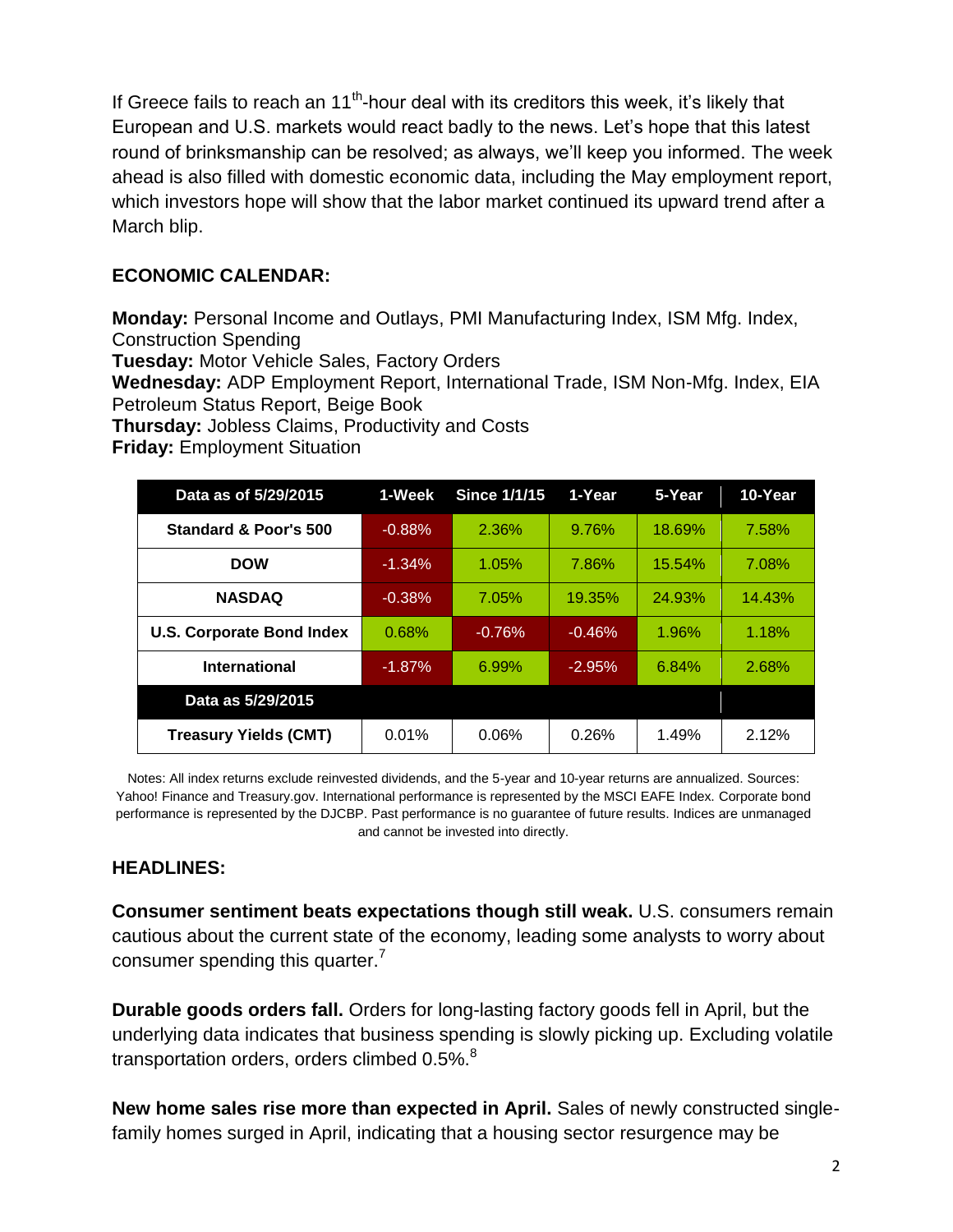underway. Hopefully, the strengthening job market will support sales activity.<sup>9</sup>

**Pending home sales looking up.** A forward-looking indicator of U.S. home purchases rose in April for the fourth straight month in a very positive sign for the housing sector. The gauge rose 14% over April 2014, the highest level since May 2006.<sup>10</sup>



*"There are no traffic jams along the extra mile."* 

*– Roger Staubach*



**Plum Upside-Down Cake**



*Can't find fresh plums? Try peaches or nectarines.*

Serves 8

# **Ingredients:**

1/2 cup (1 stick) plus 1 tablespoon unsalted butter, at room temperature (save butter wrapper to grease the pan) 4 firm, ripe plums, each cut into 8 wedges 1/4 cup plus 2/3 cup white sugar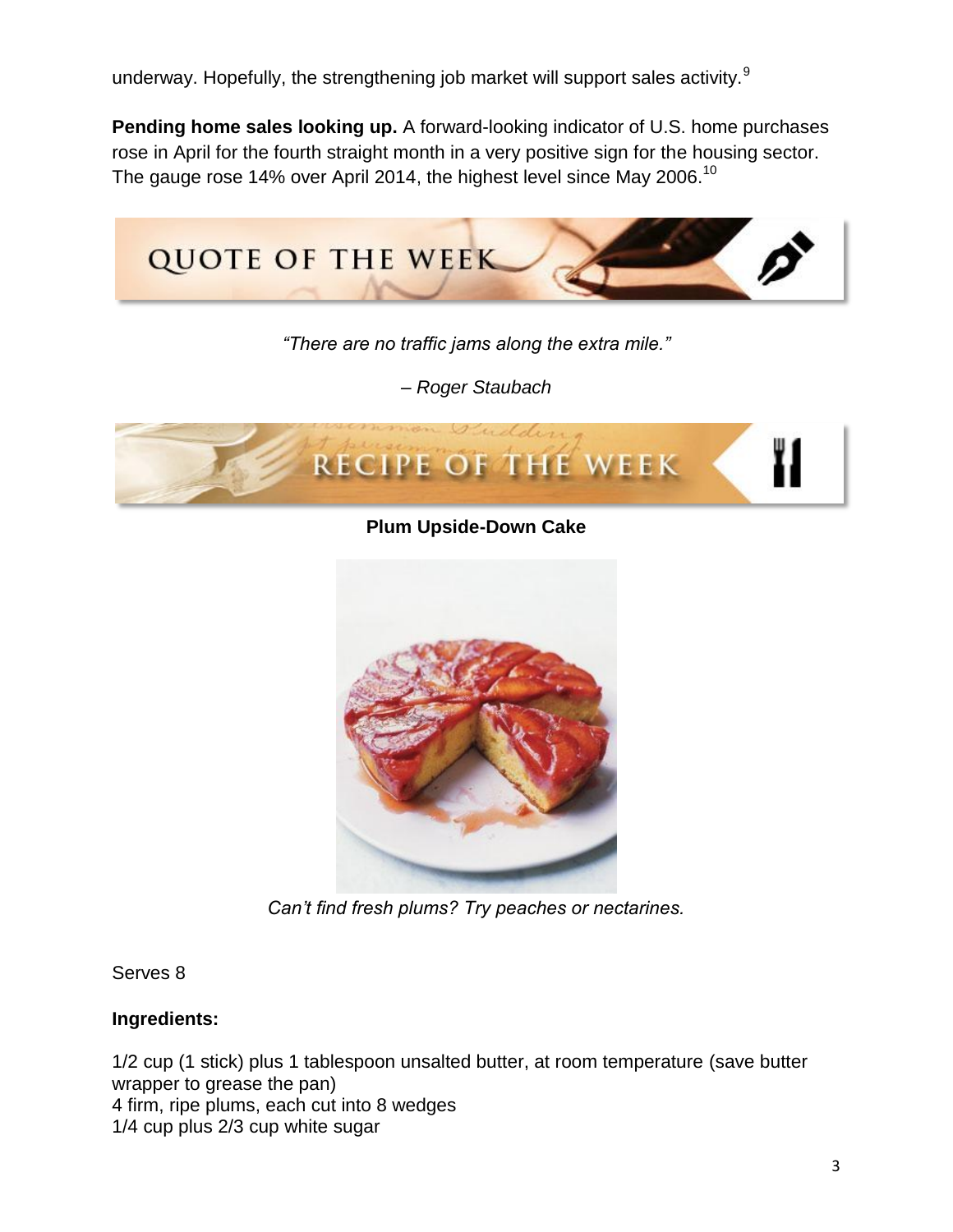1 cup all-purpose flour 3/4 teaspoon baking powder 1/4 teaspoon baking soda 1/4 teaspoon kosher salt 1 large egg 2/3 cup whole milk sour cream or crème fraîche 1 teaspoon pure vanilla extract

# **Directions:**

- 1. Pre-heat your oven to 350° F.
- 2. Use the reserved butter wrapper to grease an 8-inch cake pan. Cut parchment paper to size and line the bottom of the pan.
- 3. Heat a medium skillet over medium-high heat and melt 1 tablespoon of butter. Swirl to coat the bottom of the pan.
- 4. Add the sliced plums and 1/4 cup of sugar to the pan. Toss and cook until the sugar dissolves and plums become tender and syrupy.
- 5. Using a fork or tongs, place the plum slices in the bottom of the pan in overlapping circles. Fill the whole pan and pour the juices over top.
- 6. Whisk together the flour, baking soda, baking powder, and salt.
- 7. Beat together the room temperature butter and 2/3 cup of sugar until smooth and fluffy. Add the egg, sour cream, and vanilla, beating until fully combined.
- 8. Add the dry ingredients to the butter mixture gradually, mixing until just combined.
- 9. Pour the cake batter over the plums, smoothing with a spatula. Tap the sides to help the batter settle over the plums.
- 10. Bake for about 50-55 minutes until a toothpick inserted in the center comes out clean. Allow the cake to cool in the pan for at least one hour. Run a knife blade around the sides of the pan to help unmold the cake.
- 11. Place a clean tray or plate over the top of the pan and invert quickly, allowing the cake to slide onto the plate.
- 12. Serve at room temperature with vanilla ice cream or whipped cream.

Recipe adapted from Sara Quessenberry | RealSimple.com<sup>11</sup>



**Top 10 Tips for Deducting Losses from a Disaster**

If you're involved in a disaster such as a hurricane, flood, or tornado, you may be able to deduct losses related to damage to your home or personal property. Here's what the IRS wants you to know:

Casualty losses can be deducted on your federal tax return. The IRS defines a casualty as "a sudden, unexpected, or unusual event." A casualty can include natural disasters like hurricanes, tornadoes, floods, and earthquakes. Fires, accidents, thefts or vandalism can also qualify. However, losses related to normal wear and tear, age, or normal threats (like termite damage) do not qualify for deductions.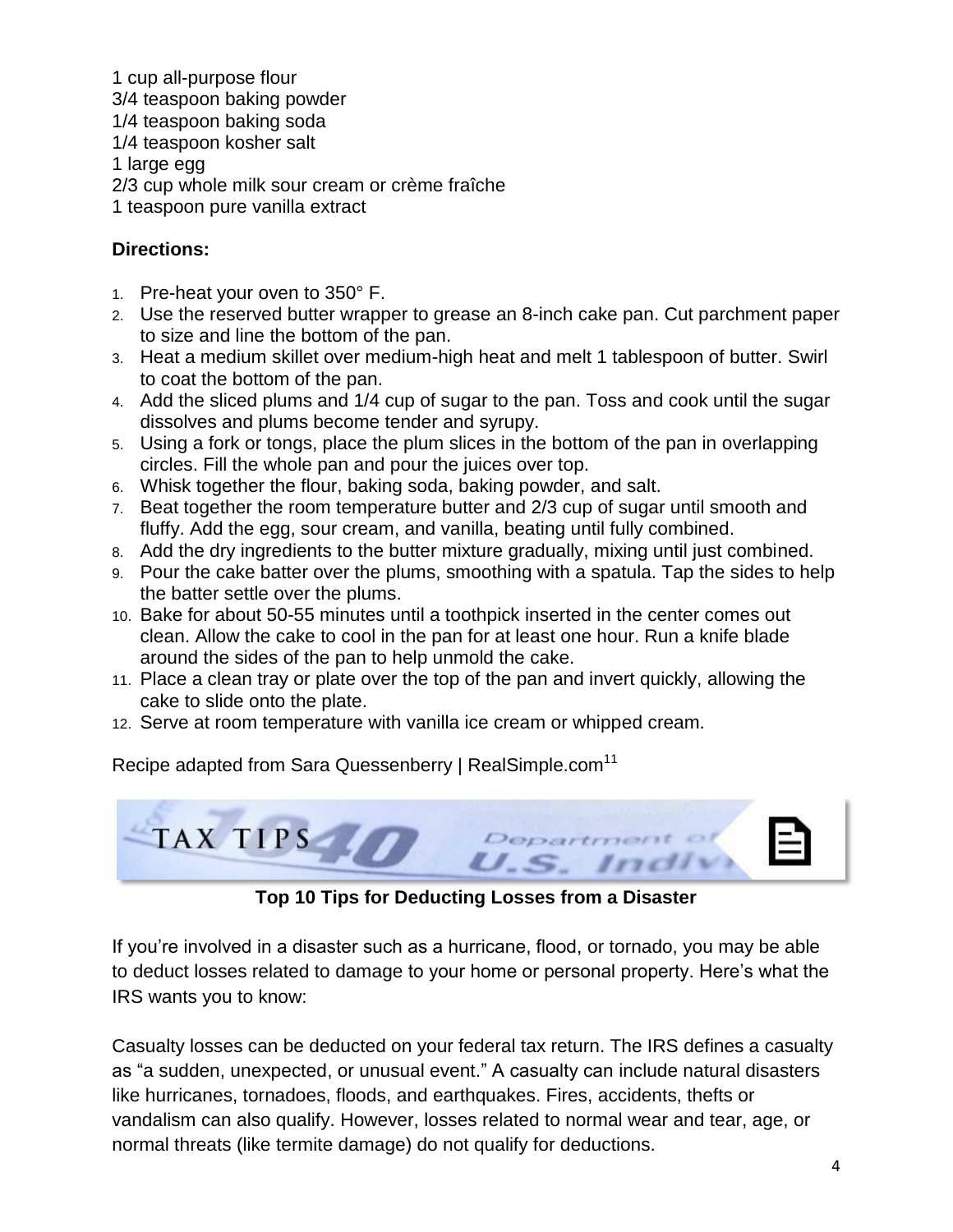You cannot deduct losses that were reimbursed by insurance, and you must file a timely claim for reimbursement for any covered losses. Generally, you must deduct a casualty loss in the year in which it occurred. However, special rules may apply if you live in an area declared as a federal disaster area.

For more information on deducting casualty or disaster-related losses, contact a qualified tax specialist.

Tip courtesy of  $IRS.gov^{12}$ 



**Flat Left Wrist Drill**

If you're having trouble with slices or you're seeing your ball curve away from your target, you're probably not keeping the face of your club square when it strikes the ball. Here's a quick way to tell if your face is square at impact:

At address, count how many knuckles you see when you look at your off hand. Check again when you go 3/4 back into your swing. If you see fewer knuckles, you have closed the face of your club. If you see more knuckles, it means that you have opened the face. What you want to see is the same number of knuckles at set up and 3/4 back into your swing.

Tip courtesy of Karen Nannen, PGA | Golf Tips Mag<sup>13</sup>



# **Use Sunscreen!**

A recent Centers for Disease control study found that just 14% of men and 30% of women regularly use sunscreen. Since skin damage is one of the leading causes of melanoma and other skin cancers, using sunscreen is one of the best ways to ward off these painful forms of cancer. However, there are many different brands and styles available, and it's tough to know which ones to choose. Many don't offer the advertised protection or can contain harmful chemicals.

Consumer Reports reviewed 34 products this year and found these winners:

Coppertone Water Babies SPF 50 lotion (8 ounces)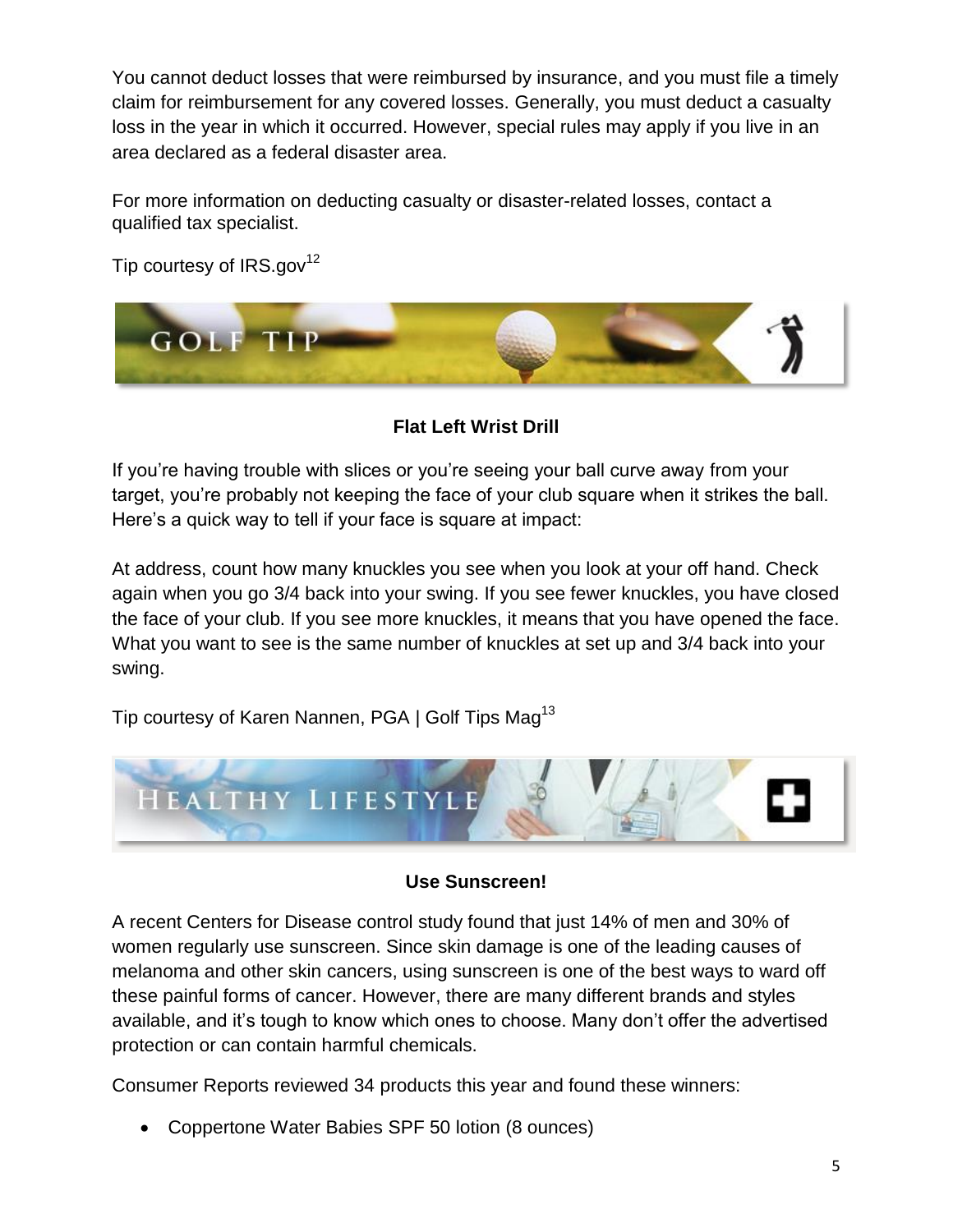- Equate (Walmart) Ultra Protection SPF 50 lotion (16 ounces)
- Banana Boat SunComfort Continuous Spray SPF 50+ (6 ounces)

Tip courtesy of AARP<sup>14</sup>



# **Mosquito Problem? Keep Them Away Naturally.**

As the weather warms, mosquitos can become an ever-present annoyance. To keep the critters away from you, try the following remedies:

- Instead of using a chemical bug spray like DEET, try citronella candles or rubbing soybean oil on your skin.
- Prevent mosquitos from reproducing in standing pools of water by pouring the water out or adding a small amount of vinegar or bleach to the water.
- Mosquitos don't like breezes, so situate yourself in an area with moving air.
- Attract mosquito-eating bats with bat houses, available online or at your local hardware store.

Tip courtesy of AARP<sup>15</sup>

# *Share the Wealth of Knowledge!*

#### *Please share this market update with family, friends, or colleagues. We love being introduced!*

Securities, advisory services, and insurance products are offered through Investment Centers of America, Inc. (ICA), member FINRA, SIPC, a Registered Investment Advisor, and affiliated insurance agencies. ICA and iWealth are separate companies.

Investing involves risk including the potential loss of principal. No investment strategy can guarantee a profit or protect against loss in periods of declining values.

Diversification does not guarantee profit nor is it guaranteed to protect assets.

The Standard & Poor's 500 (S&P 500) is an unmanaged group of securities considered to be representative of the stock market in general.

The Dow Jones Industrial Average is a price-weighted average of 30 significant stocks traded on the New York Stock Exchange and the NASDAQ. The DJIA was invented by Charles Dow back in 1896.

The Nasdaq Composite is an index of the common stocks and similar securities listed on the NASDAQ stock market and is considered a broad indicator of the performance of stocks of technology companies and growth companies.

The MSCI EAFE Index was created by Morgan Stanley Capital International (MSCI) that serves as a benchmark of the performance in major international equity markets as represented by 21 major MSCI indexes from Europe, Australia and Southeast Asia.

The Dow Jones Corporate Bond Index is a 96-bond index designed to represent the market performance, on a total-return basis, of investment-grade bonds issued by leading U.S. companies. Bonds are equally weighted by maturity cell, industry sector, and the overall index.